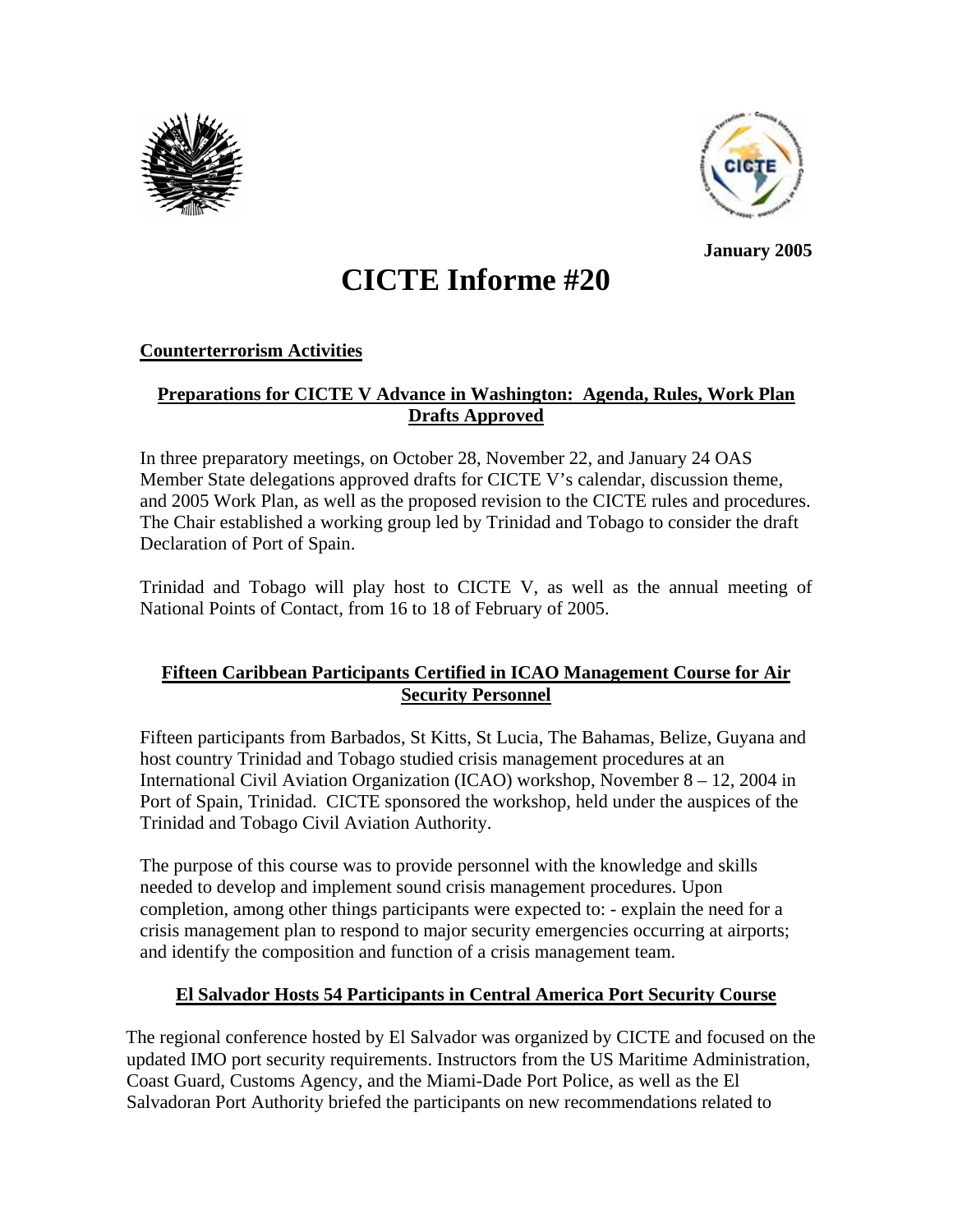information distribution and scanning techniques to reduce security vulnerabilities of port infrastructure and cargo. The 54 participants came from Nicaragua, Panama, Haiti, Honduras Mexico and Guatemala, and received IMO certificates.

# **CICTE, UNODC Lead Asuncion Workshop on International Counter-Terrorism Conventions**

CICTE Executive Secretary Steven Monblatt joined representatives of the UN Office of Drugs and Crime (UNODC) and the UN Human Rights Commission in a week-long workshop on the key international counter-terrorism conventions, as well as UNSCR 1373, in Asuncion, Paraguay, November 29 – December 4. The workshop, organized by the Government of Paraguay, was held to acquaint local political and civic leaders with the international requirements of these conventions, and to review with the Paraguayan authorities, their draft counter-terrorism legislation. Workshop discussions led Paraguayan legislative drafters to revise parts of their project and to present it to the Paraguayan Congress this month, prior to their legislative recess. Paraguay has now ratified all 12 UN counter-terrorism conventions, as well as the Inter-American Counter-Terrorism Convention.

# **Other Recent Events**

- December 1-10: Air Transport of Dangerous Goods Course (Kingston, Jamaica): This follow-up to the workshop on Dangerous Goods held in Miami, Florida in February 2004 increased awareness of the vulnerabilities in port security and provide aviation security personnel with the knowledge and skills necessary to improve cargo inspection tactics.
- December 8-15: First Port Security Assessment, St. Lucia
- 4-5 de Enero: Seminar on Legislation: Second National Internacional Convention Implementation Seminar , San Salvador, El Salvador.

## **Future Events**

- January 26-28, 2005: UNCTC Meeting of Regional and International Counter-terrorism organizations, Almaty, Kazakhstan
- February, 2005: Second Annual World-wide Security Conference, East West Institute, Brussels, Belgium
- February 16: III CICTE National Points of Contact Meeting, Port-of-Spain, Trinidad and Tobago
- February 16-18, 2005: *Fifth Regular Session of CICTE* (Port of Spain, Trinidad and Tobago)
- February 28 March 1, 2005: First Interpol Global Conference on Preventing Bioterrorism, Lyon, France
- March, 2005: Andean Regional Port Security Course, Guayaquil, Ecuador

## **Recent Developments in the News**

According *Peru.com* of October 22, **Peruvian President Alejandro Toledo and his Colombian counterpart Álvaro Uribe Vélez, ratified their strategic partnership in**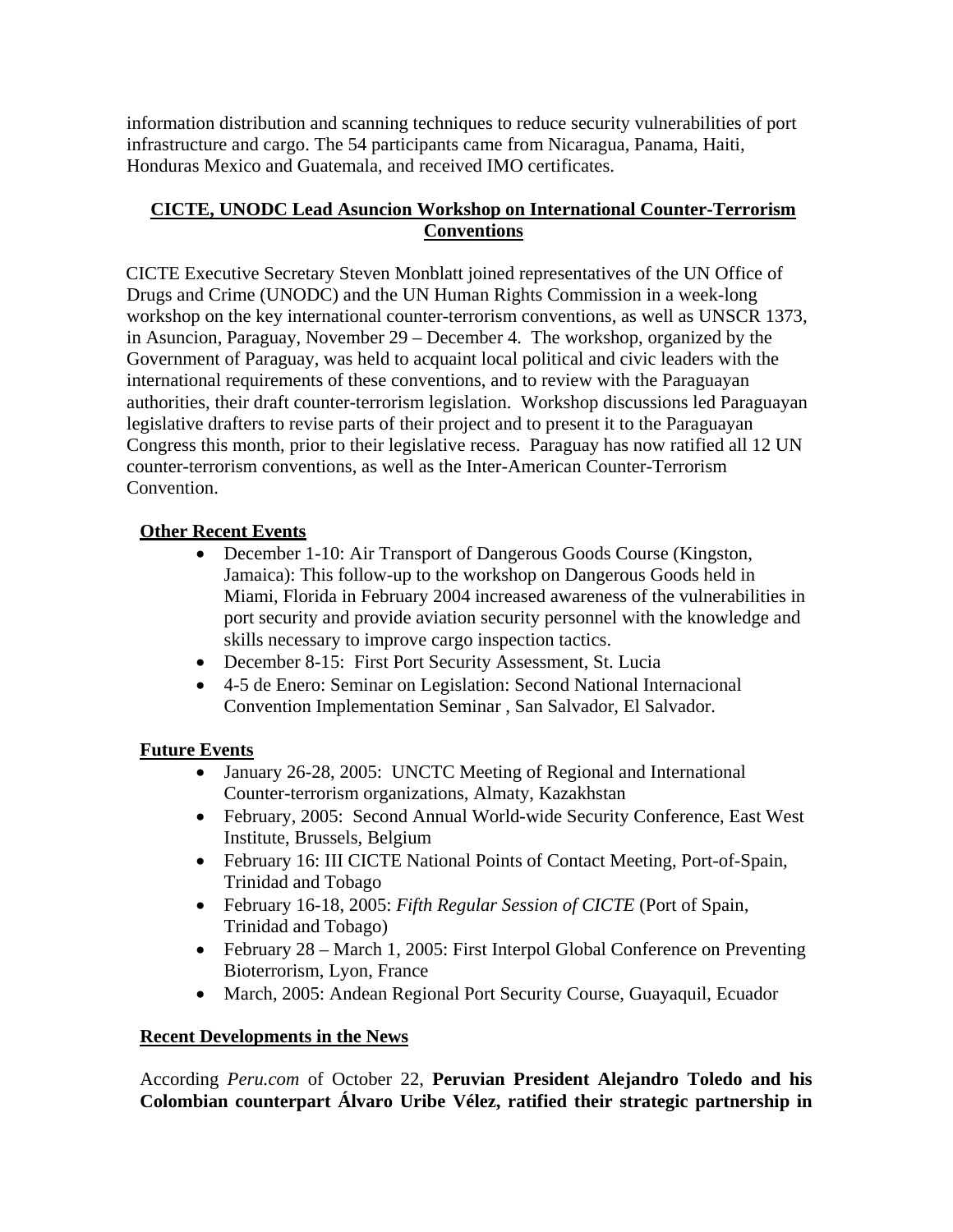**the fight against the terrorism, drug trafficking, corruption and poverty, and agreed to work towards South American integration**. In an act in the Palace of Government of Peru, both heads of state signed a joint declaration on political, commercial and defense agreements. "In you we did not find hesitancy, we did not find doubt, no calculations or suspect, but steadfastness to support the antiterrorist struggle", said President Uribe Vélez to the Peruvian chief.

For More information: www.peru.com/noticias/idocs/2004/10/22/DetalleDocumento\_171038.asp

**The US Nuclear Regulatory Commission (NRC) will withdraw from their on-line library documents they say that the terrorists might use to perpetrate attacks**, according to report of *Noticiasdot.com* of October 27. Though the documents that are on the Internet page do not contain secret material, some documents of the cyber library contained information on the storage of radioactive substances that might be used to make a nuclear bomb. After the terrorist attacks of September 11, 2001, more than 1000 documents were withdrawn from Internet page of the NRC. Likewise, in later reviews, they eliminated more documents, and now hope to make sure that the documents that are there and that might be useful for terrorists are inaccessible.

More information in:

http://noticiasdot.com/publicaciones/2004/1004/2710/noticias271004/noticias271004-4htm

According to *The Mercury Times* on October 27, **Mexico is investigating two men who were expelled from Central America and whose use of false passports led officials to suspect possible terrorism links**. Attorney General Rafael Macedo de la Concha said officials wanted to determine why the two were in the region and whether they were trying to travel to the United States. Officials have long worried that terrorists would tap into illegal migrant and drug trafficking networks leading into the United States, although there has been no evidence of that. Still, recent events have raised concerns: Honduran officials said in July a suspect Al Qaida figure, Adnan G. El Shukrijumah, had been spotted there earlier in the year.

More information in:

www.mercurynews.com/mld/mercurynews/news/world/9743683.htm?1c

US and Canadian officials recently held their first cross border terrorism drill, according to an article published by BBC News on October 27. Both **countries worked through the details of how to respond if weapons of mass destruction were to be used along the boarder.** The participants including teams of police and firemen spent the day planning their response to a mock incident. A legal team from the US attorney's and the Vermont attorney general's office were there to answer legal questions. This activity is the first authorized by the US Department of Homeland Security of a series of similar exercises that will be held for the 26 US-Canadian and US-Mexican border jurisdictions.

The New York Times reported on November 12 that the **Dutch police raided a site they described as a terrorist training camp for Kurdish separatists in the Southern Netherlands.** The police arrested 38 people there and at other places in the country in an ongoing concentrated effort to stop militants and combat terrorism. Night-vision